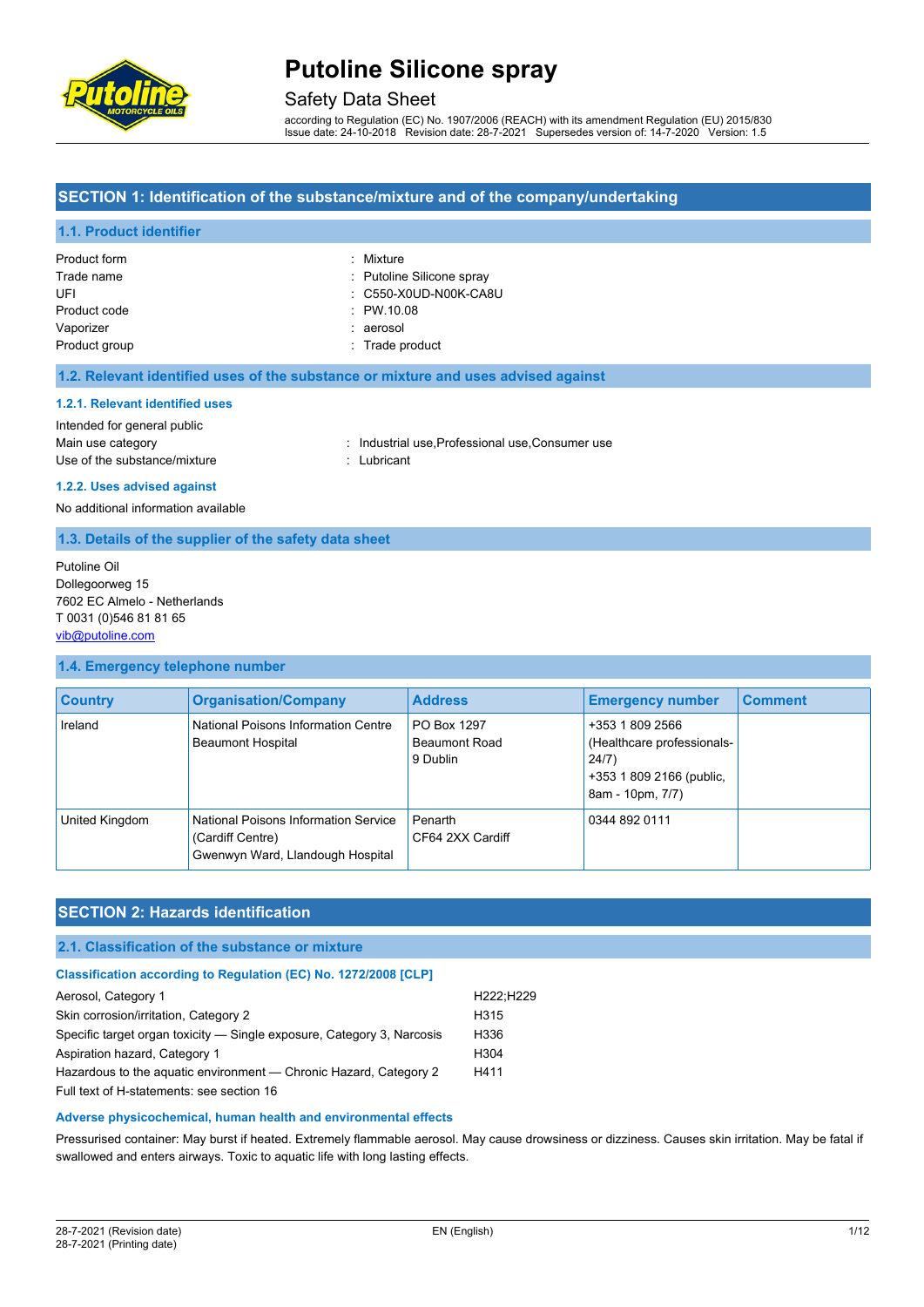## Safety Data Sheet

according to Regulation (EC) No. 1907/2006 (REACH) with its amendment Regulation (EU) 2015/830

# **2.2. Label elements Labelling according to Regulation (EC) No. 1272/2008 [CLP]** Hazard pictograms (CLP) : GHS02 GHS07 GHS09 Signal word (CLP) **in the set of the Signal word (CLP)** and the set of the set of the Signal and the Signal and S Contains : Hydrocarbons, C6-C7, n-alkanes, isoalkanes, cyclics, <5% n-hexane Hazard statements (CLP)  $\qquad \qquad$  : H222 - Extremely flammable aerosol. H229 - Pressurised container: May burst if heated. H315 - Causes skin irritation. H336 - May cause drowsiness or dizziness. H411 - Toxic to aquatic life with long lasting effects. Precautionary statements (CLP) : P101 - If medical advice is needed, have product container or label at hand. P102 - Keep out of reach of children. P210 - Keep away from heat, hot surfaces, sparks, open flames and other ignition sources. No smoking. P211 - Do not spray on an open flame or other ignition source. P251 - Do not pierce or burn, even after use. P261 - Avoid breathing spray. P271 - Use only outdoors or in a well-ventilated area. P280 - Wear protective gloves, eye protection. P410+P412 - Protect from sunlight. Do not expose to temperatures exceeding 50 °C/122 °F. P501 - Dispose of contents/container to hazardous or special waste collection point, in accordance with local, regional, national and/or international regulation.

### **2.3. Other hazards**

No additional information available

### **SECTION 3: Composition/information on ingredients**

#### **3.1. Substances**

#### Not applicable

#### **3.2. Mixtures**

| <b>Name</b>                                                                                  | <b>Product identifier</b>                                                                              | $\frac{0}{2}$ | <b>Classification according to</b><br><b>Regulation (EC) No.</b><br>1272/2008 [CLP]                          |
|----------------------------------------------------------------------------------------------|--------------------------------------------------------------------------------------------------------|---------------|--------------------------------------------------------------------------------------------------------------|
| Hydrocarbons, C6-C7, n-alkanes, isoalkanes, cyclics,<br><5% n-hexane                         | (CAS-No.) 92128-66-0<br>(EC-No.) 921-024-6<br>(REACH-no) 01-2119475514-35                              | $25 - 50$     | Flam. Liq. 2, H225<br>Skin Irrit. 2, H315<br>STOT SE 3, H336<br>Asp. Tox. 1, H304<br>Aquatic Chronic 2, H411 |
| <b>Butane</b><br>substance with national workplace exposure limit(s)<br>(GB, IE)<br>(Note K) | (CAS-No.) 106-97-8<br>(EC-No.) 203-448-7<br>(EC Index-No.) 601-004-00-0<br>(REACH-no) 01-2119474691-32 | $10 - 25$     | Flam. Gas 1A, H220<br>Press. Gas (Comp.), H280                                                               |
| Propane<br>substance with a Community workplace exposure limit<br>(Note U)                   | (CAS-No.) 74-98-6<br>(EC-No.) 200-827-9<br>(EC Index-No.) 601-003-00-5<br>(REACH-no) 01-2119486944-21  | $10 - 25$     | Flam. Gas 1A, H220<br>Press. Gas (Comp.), H280                                                               |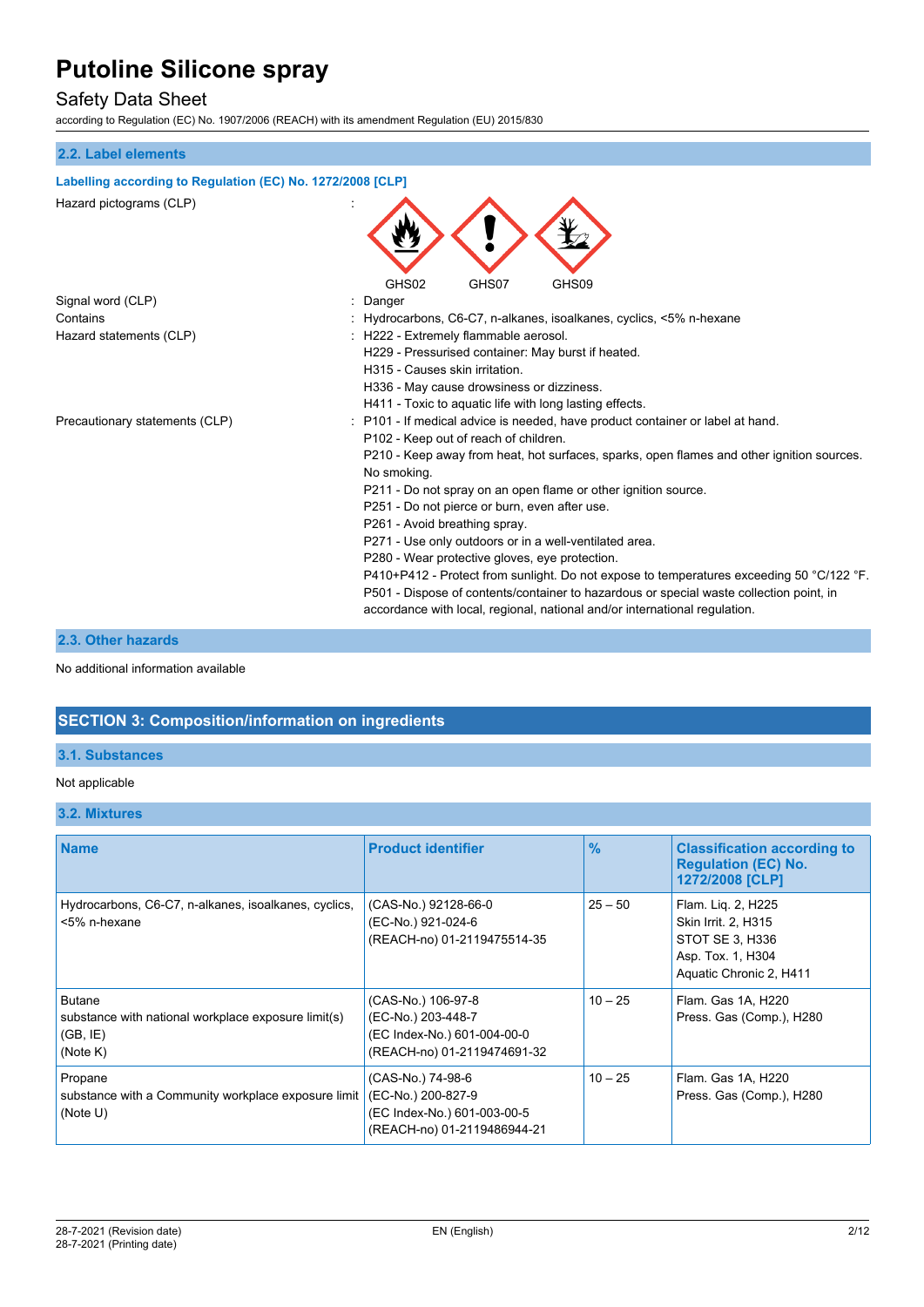## Safety Data Sheet

according to Regulation (EC) No. 1907/2006 (REACH) with its amendment Regulation (EU) 2015/830

| l isobutane                                                                 | (CAS-No.) 75-28-5                                 | $2.5 - 10$ | Flam. Gas 1A, H220       |
|-----------------------------------------------------------------------------|---------------------------------------------------|------------|--------------------------|
| substance with national workplace exposure limit(s)<br>$ $ (IE)<br>(Note K) | (EC-No.) 200-857-2<br>(REACH-no) 01-2119485395-27 |            | Press. Gas (Comp.), H280 |

Note K: The harmonised classification as a carcinogen or mutagen applies unless it can be shown that the substance contains less than 0,1 % w/w 1,3- butadiene (Einecs No 203-450-8), in which case a classification in accordance with Title II of this Regulation shall be performed also for those hazard classes. Where the substance is not classified as a carcinogen or mutagen, at least the precautionary statements (P102-)P210-P403 shall apply.

Note U (Table 3): When put on the market gases have to be classified as 'Gases under pressure', in one of the groups compressed gas, liquefied gas, refrigerated liquefied gas or dissolved gas. The group depends on the physical state in which the gas is packaged and therefore has to be assigned case by case.

Product subject to CLP Article 1.1.3.7. The disclosure rules of the components is modified in this case.

Full text of H- and EUH-statements: see section 16

| <b>SECTION 4: First aid measures</b>                                                                       |                                                                                                                                                                                                                                      |  |  |
|------------------------------------------------------------------------------------------------------------|--------------------------------------------------------------------------------------------------------------------------------------------------------------------------------------------------------------------------------------|--|--|
| 4.1. Description of first aid measures                                                                     |                                                                                                                                                                                                                                      |  |  |
| First-aid measures general<br>First-aid measures after inhalation<br>First-aid measures after skin contact | : Call a physician immediately.<br>: Remove person to fresh air and keep comfortable for breathing.<br>: Wash skin with plenty of water. Take off contaminated clothing. If skin irritation occurs: Get<br>medical advice/attention. |  |  |
| First-aid measures after eye contact<br>First-aid measures after ingestion                                 | Rinse eyes with water as a precaution.<br>: Do not induce vomiting. Call a physician immediately.                                                                                                                                    |  |  |
| 4.2. Most important symptoms and effects, both acute and delayed                                           |                                                                                                                                                                                                                                      |  |  |
| Symptoms/effects<br>Symptoms/effects after skin contact<br>Symptoms/effects after ingestion                | : May cause drowsiness or dizziness.<br>$:$ Irritation.<br>: Risk of lung oedema.                                                                                                                                                    |  |  |

**4.3. Indication of any immediate medical attention and special treatment needed**

Treat symptomatically.

| <b>SECTION 5: Firefighting measures</b>                                                    |                                                                                                                                                                                                                                          |  |  |
|--------------------------------------------------------------------------------------------|------------------------------------------------------------------------------------------------------------------------------------------------------------------------------------------------------------------------------------------|--|--|
| 5.1. Extinguishing media                                                                   |                                                                                                                                                                                                                                          |  |  |
| Suitable extinguishing media<br>Unsuitable extinguishing media                             | : Water spray. Dry powder. Foam. Carbon dioxide.<br>: Do not use a heavy water stream.                                                                                                                                                   |  |  |
| 5.2. Special hazards arising from the substance or mixture                                 |                                                                                                                                                                                                                                          |  |  |
| Fire hazard<br><b>Explosion hazard</b><br>Hazardous decomposition products in case of fire | : Extremely flammable aerosol. Combustible liquid.<br>: Pressurised container: May burst if heated.<br>: Toxic fumes may be released. Incomplete combustion releases dangerous carbon<br>monoxide, carbon dioxide and other toxic gases. |  |  |
| 5.3. Advice for firefighters                                                               |                                                                                                                                                                                                                                          |  |  |
| Protection during firefighting                                                             | : Do not attempt to take action without suitable protective equipment. Self-contained<br>breathing apparatus. Complete protective clothing.                                                                                              |  |  |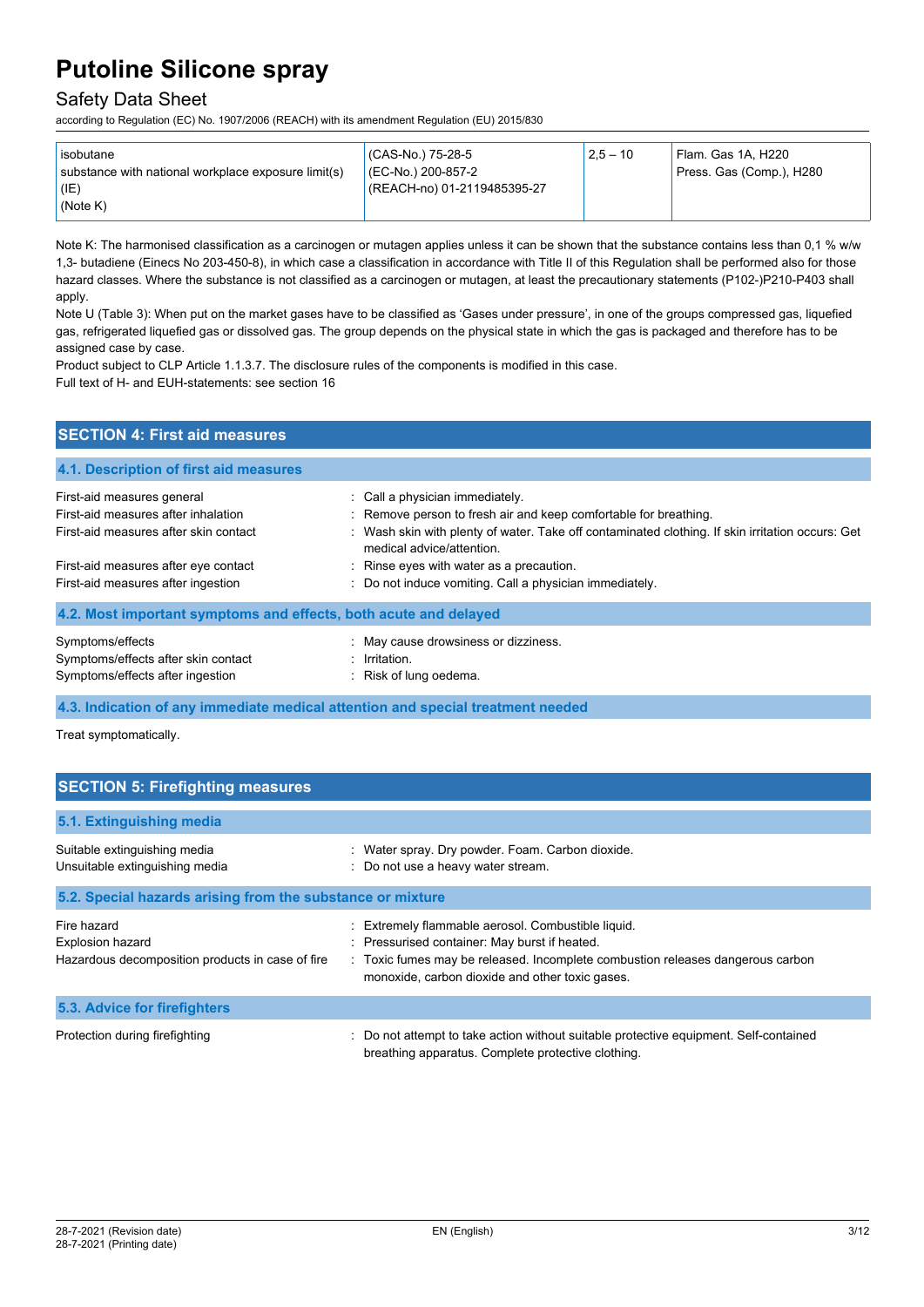# Safety Data Sheet

according to Regulation (EC) No. 1907/2006 (REACH) with its amendment Regulation (EU) 2015/830

| <b>SECTION 6: Accidental release measures</b>                   |                                                                                                                                                                |  |
|-----------------------------------------------------------------|----------------------------------------------------------------------------------------------------------------------------------------------------------------|--|
|                                                                 | 6.1. Personal precautions, protective equipment and emergency procedures                                                                                       |  |
| 6.1.1. For non-emergency personnel                              |                                                                                                                                                                |  |
| <b>Emergency procedures</b>                                     | : Ventilate spillage area. No open flames, no sparks, and no smoking. Avoid breathing<br>dust/fume/gas/mist/vapours/spray. Avoid contact with skin and eyes.   |  |
| 6.1.2. For emergency responders                                 |                                                                                                                                                                |  |
| Protective equipment                                            | : Do not attempt to take action without suitable protective equipment. For further information<br>refer to section 8: "Exposure controls/personal protection". |  |
| <b>6.2. Environmental precautions</b>                           |                                                                                                                                                                |  |
| Avoid release to the environment.                               |                                                                                                                                                                |  |
| 6.3. Methods and material for containment and cleaning up       |                                                                                                                                                                |  |
| For containment<br>Methods for cleaning up<br>Other information | : Collect spillage.<br>: Mechanically recover the product.<br>: Dispose of materials or solid residues at an authorized site.                                  |  |
| 6.4. Reference to other sections                                |                                                                                                                                                                |  |

#### For further information refer to section 13.

| <b>SECTION 7: Handling and storage</b>                            |                                                                                                                                                                                                                                                                                                                                                                                                                                                                                                                                        |  |  |
|-------------------------------------------------------------------|----------------------------------------------------------------------------------------------------------------------------------------------------------------------------------------------------------------------------------------------------------------------------------------------------------------------------------------------------------------------------------------------------------------------------------------------------------------------------------------------------------------------------------------|--|--|
| 7.1. Precautions for safe handling                                |                                                                                                                                                                                                                                                                                                                                                                                                                                                                                                                                        |  |  |
| Precautions for safe handling<br>Hygiene measures                 | : Keep away from heat, hot surfaces, sparks, open flames and other ignition sources. No<br>smoking. Do not spray on an open flame or other ignition source. Do not pierce or burn,<br>even after use. Use only outdoors or in a well-ventilated area. Avoid breathing<br>dust/fume/gas/mist/vapours/spray. Avoid contact with skin and eyes. Wear personal<br>protective equipment.<br>: Wash contaminated clothing before reuse. Do not eat, drink or smoke when using this<br>product. Always wash hands after handling the product. |  |  |
| 7.2. Conditions for safe storage, including any incompatibilities |                                                                                                                                                                                                                                                                                                                                                                                                                                                                                                                                        |  |  |
| Storage conditions<br>Storage temperature                         | : Protect from sunlight. Do not expose to temperatures exceeding 50 $^{\circ}$ C/ 122 $^{\circ}$ F. Store locked<br>up. Store in a well-ventilated place. Keep container tightly closed. Keep cool.<br>: $<$ 40 °C                                                                                                                                                                                                                                                                                                                     |  |  |
| 7.3. Specific end use(s)                                          |                                                                                                                                                                                                                                                                                                                                                                                                                                                                                                                                        |  |  |

No additional information available

### **SECTION 8: Exposure controls/personal protection**

**8.1. Control parameters**

**8.1.1 National occupational exposure and biological limit values**

| <b>Butane (106-97-8)</b>                      |                                       |  |
|-----------------------------------------------|---------------------------------------|--|
| <b>Ireland - Occupational Exposure Limits</b> |                                       |  |
| Local name                                    | Butane, all isomers: Butane           |  |
| OEL STEL [ppm]                                | $1000$ ppm                            |  |
| Regulatory reference                          | Chemical Agents Code of Practice 2020 |  |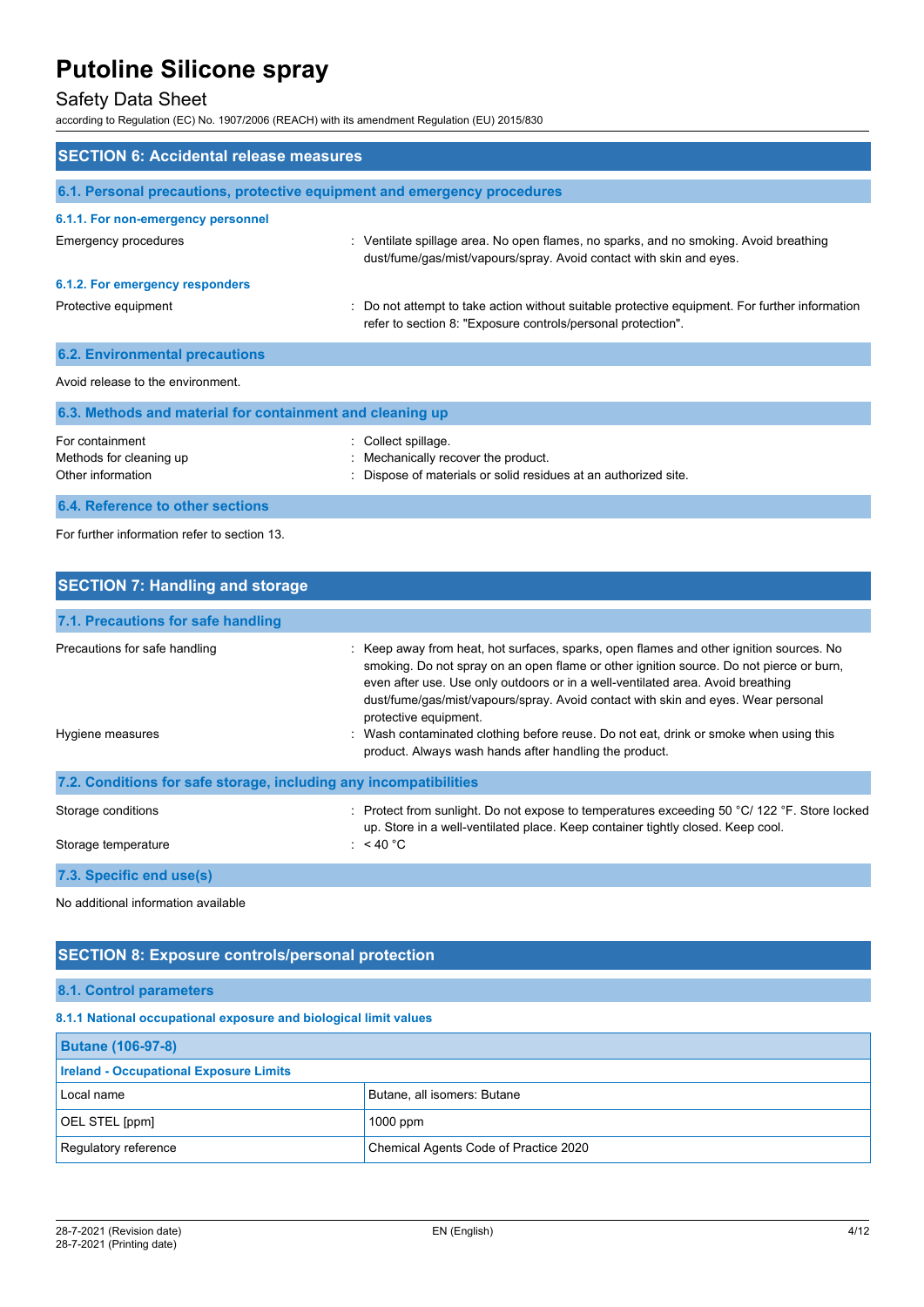# Safety Data Sheet

according to Regulation (EC) No. 1907/2006 (REACH) with its amendment Regulation (EU) 2015/830

| <b>Butane (106-97-8)</b>                             |                                                                                                                                       |  |
|------------------------------------------------------|---------------------------------------------------------------------------------------------------------------------------------------|--|
| <b>United Kingdom - Occupational Exposure Limits</b> |                                                                                                                                       |  |
| Local name                                           | <b>Butane</b>                                                                                                                         |  |
| WEL TWA (OEL TWA) [1]                                | 1450 mg/m <sup>3</sup>                                                                                                                |  |
| WEL TWA (OEL TWA) [2]                                | 600 ppm                                                                                                                               |  |
| WEL STEL (OEL STEL)                                  | 1810 mg/m <sup>3</sup>                                                                                                                |  |
| WEL STEL (OEL STEL) [ppm]                            | 750 ppm                                                                                                                               |  |
| Remark (WEL)                                         | Carc (Capable of causing cancer and/or heritable genetic damage, only applies if Butane<br>contains more than 0.1% of buta-1,3-diene) |  |
| Regulatory reference                                 | EH40/2005 (Fourth edition, 2020). HSE                                                                                                 |  |

| <b>Propane (74-98-6)</b>                                  |                                                                                                                                                                                                    |  |
|-----------------------------------------------------------|----------------------------------------------------------------------------------------------------------------------------------------------------------------------------------------------------|--|
| <b>EU - Indicative Occupational Exposure Limit (IOEL)</b> |                                                                                                                                                                                                    |  |
| <b>IOEL TWA [ppm]</b>                                     | $1000$ ppm                                                                                                                                                                                         |  |
| <b>Ireland - Occupational Exposure Limits</b>             |                                                                                                                                                                                                    |  |
| Local name                                                | Aliphatic hydrocarbon gases Alkanes (C1-C3): Propane                                                                                                                                               |  |
| Notes (IE)                                                | Asphx. (Gaseous chemical substances which may not produce significant physiological<br>effects in the exposed employee, but when present in high concentrations will act as<br>simple asphyxiants) |  |
| Regulatory reference                                      | Chemical Agents Code of Practice 2020                                                                                                                                                              |  |

| <b>isobutane (75-28-5)</b>                    |                                       |  |
|-----------------------------------------------|---------------------------------------|--|
| <b>Ireland - Occupational Exposure Limits</b> |                                       |  |
| Local name                                    | Butane, all isomers: Isobutane        |  |
| OEL STEL [ppm]                                | $1000$ ppm                            |  |
| Regulatory reference                          | Chemical Agents Code of Practice 2020 |  |

#### **8.1.2. Recommended monitoring procedures**

No additional information available

#### **8.1.3. Air contaminants formed**

No additional information available

#### **8.1.4. DNEL and PNEC**

No additional information available

#### **8.1.5. Control banding**

No additional information available

**8.2. Exposure controls**

#### **8.2.1. Appropriate engineering controls**

#### **Appropriate engineering controls:**

Ensure good ventilation of the work station.

#### **8.2.2. Personal protection equipment**

#### **Personal protective equipment symbol(s):**

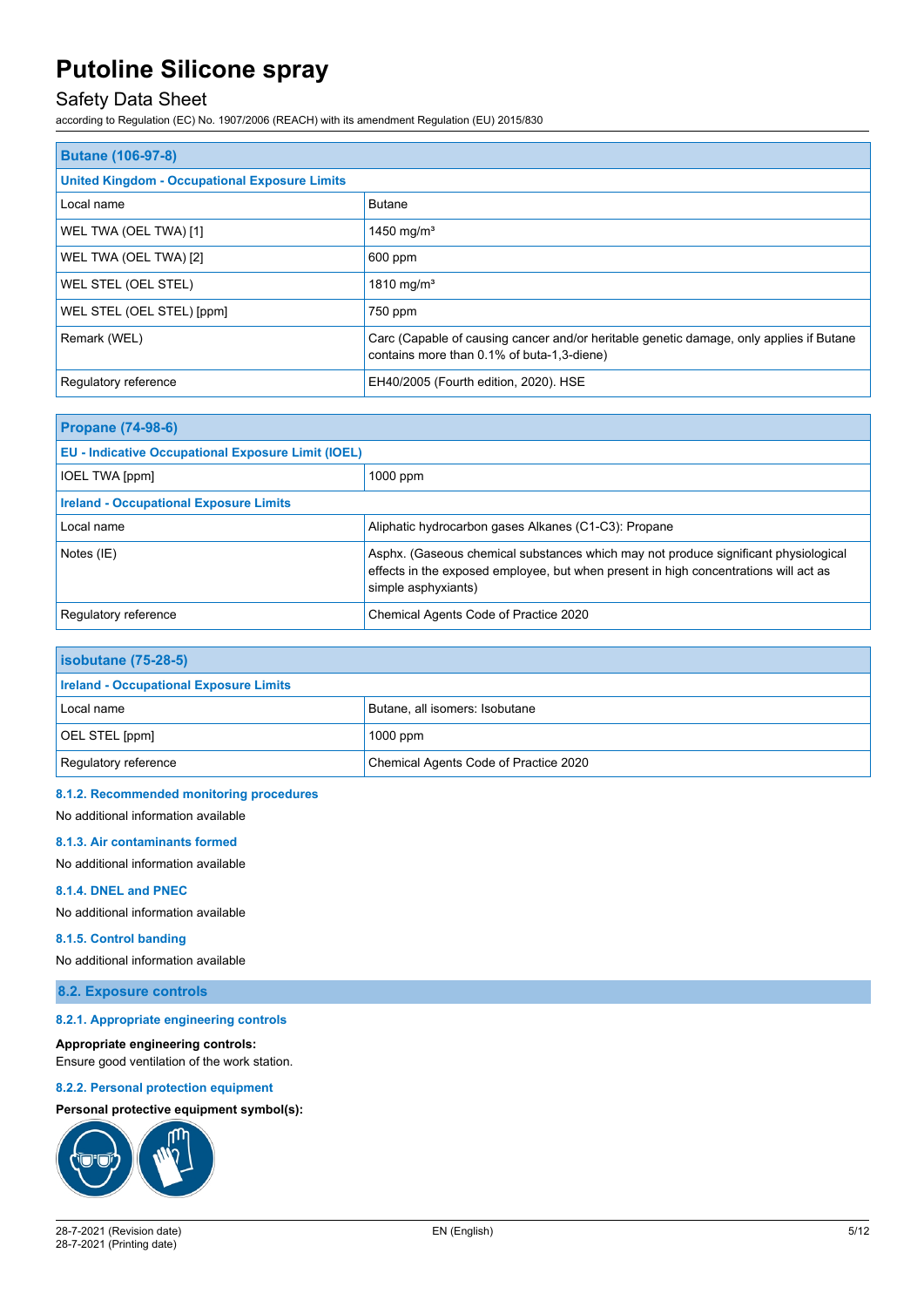# Safety Data Sheet

according to Regulation (EC) No. 1907/2006 (REACH) with its amendment Regulation (EU) 2015/830

#### **8.2.2.1. Eye and face protection**

| <b>Eye protection:</b> |                             |                        |                 |
|------------------------|-----------------------------|------------------------|-----------------|
| Safety glasses         |                             |                        |                 |
| Type                   | <b>Field of application</b> | <b>Characteristics</b> | <b>Standard</b> |
| Safety glasses         | <b>Droplet</b>              | clear                  | EN 166          |

#### **8.2.2.2. Skin protection**

| Skin and body protection:         |                      |                        |                |                    |                   |
|-----------------------------------|----------------------|------------------------|----------------|--------------------|-------------------|
| Wear suitable protective clothing |                      |                        |                |                    |                   |
|                                   |                      |                        |                |                    |                   |
| Hand protection:                  |                      |                        |                |                    |                   |
| Protective gloves                 |                      |                        |                |                    |                   |
| Type                              | <b>Material</b>      | Permeation             | Thickness (mm) | <b>Penetration</b> | <b>Standard</b>   |
| Reusable gloves                   | Nitrile rubber (NBR) | $6$ ( $>$ 480 minutes) | $\geq 0.35$    |                    | <b>EN ISO 374</b> |

#### **8.2.2.3. Respiratory protection**

| <b>Respiratory protection:</b>                                           |
|--------------------------------------------------------------------------|
| In case of insufficient ventilation, wear suitable respiratory equipment |

#### **8.2.2.4. Thermal hazards**

No additional information available

#### **8.2.3. Environmental exposure controls**

### **Environmental exposure controls:**

Avoid release to the environment.

| <b>SECTION 9: Physical and chemical properties</b> |  |
|----------------------------------------------------|--|
|                                                    |  |

**9.1. Information on basic physical and chemical properties**

| Physical state                                  | : Liquid                                           |
|-------------------------------------------------|----------------------------------------------------|
| Appearance                                      | : Aerosol.                                         |
| Colour                                          | : Colourless.                                      |
| Odour                                           | : characteristic.                                  |
| Odour threshold                                 | : No data available                                |
| рH                                              | : No data available                                |
| Relative evaporation rate (butylacetate=1)      | : No data available                                |
| Melting point                                   | : Not applicable                                   |
| Freezing point                                  | : No data available                                |
| Boiling point                                   | : -44 $^{\circ}$ C                                 |
| Flash point                                     | $: -97 °C$                                         |
| Critical temperature                            | : $>200 °C$                                        |
| Auto-ignition temperature                       | : No data available                                |
| Decomposition temperature                       | : No data available                                |
| Flammability (solid, gas)                       | : Extremely flammable aerosol.                     |
| Vapour pressure                                 | : 8300 hPa at 20 $^{\circ}$ C                      |
| Relative vapour density at 20 °C                | : No data available                                |
| Relative density                                | : No data available                                |
| Density                                         | : 0,659 g/cm <sup>3</sup> at 20 °C                 |
| Solubility                                      | Water: Insoluble / Slightly miscible               |
| Partition coefficient n-octanol/water (Log Pow) | : No data available                                |
| Viscosity, kinematic                            | : $<$ 20,5 mm <sup>2</sup> /s (40 °C) - ASTM D7279 |
|                                                 |                                                    |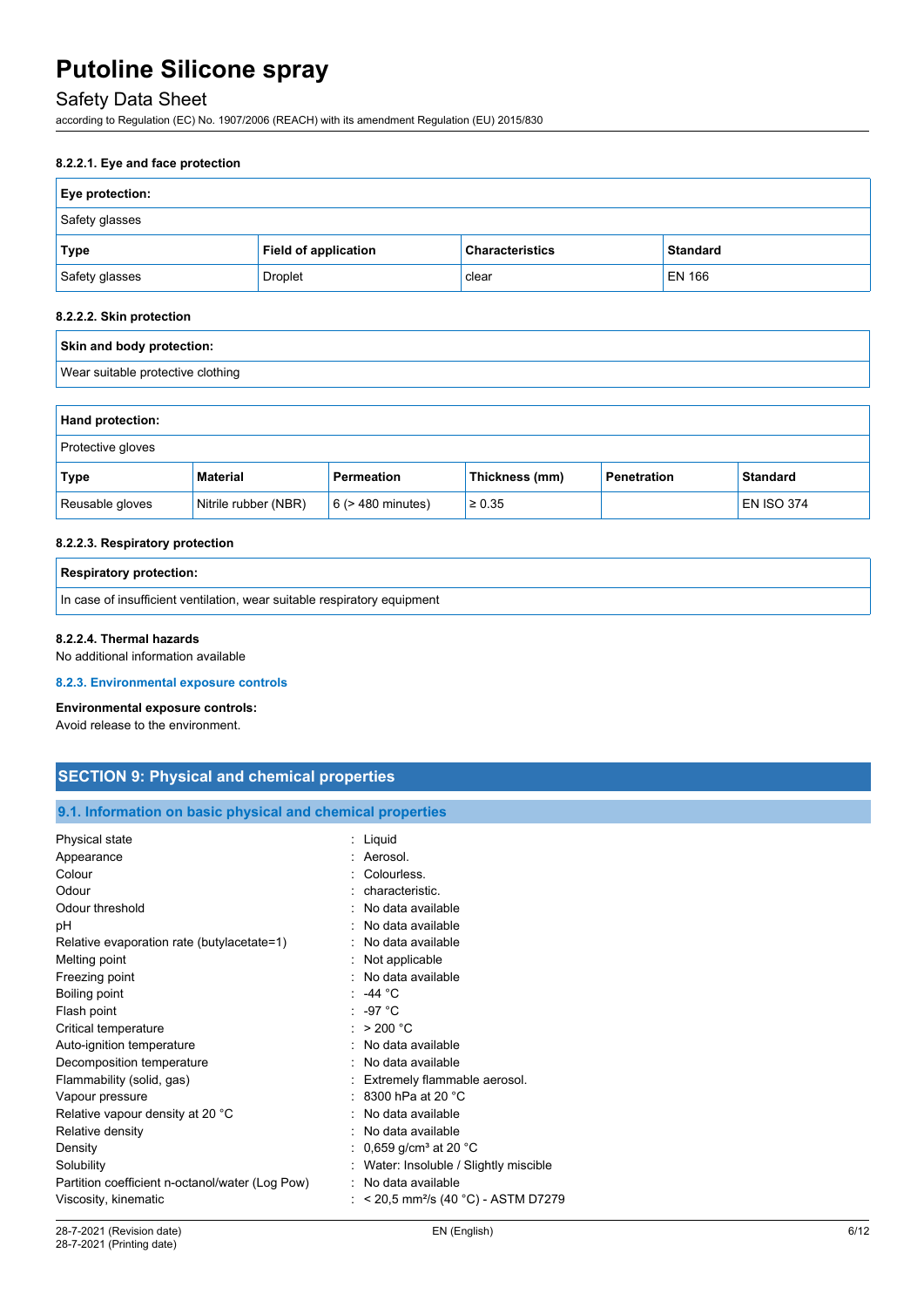### Safety Data Sheet

according to Regulation (EC) No. 1907/2006 (REACH) with its amendment Regulation (EU) 2015/830

| Viscosity, dynamic          | $\therefore$ No data available                |
|-----------------------------|-----------------------------------------------|
| Explosive properties        | : Pressurised container: May burst if heated. |
| Oxidising properties        | : No data available                           |
| Lower explosive limit (LEL) | $: 0.8$ vol $\%$                              |
| Upper explosive limit (UEL) | $: 10.9$ vol %                                |
| 9.2. Other information      |                                               |

VOC content  $\qquad \qquad : \quad 579.9 \text{ g/l}$ 

### **SECTION 10: Stability and reactivity**

#### **10.1. Reactivity**

Extremely flammable aerosol. Pressurised container: May burst if heated.

#### **10.2. Chemical stability**

Stable under normal conditions.

**10.3. Possibility of hazardous reactions**

No dangerous reactions known under normal conditions of use. Reacts violently with (strong) oxidizers.

**10.4. Conditions to avoid**

Avoid contact with hot surfaces. Heat. No flames, no sparks. Eliminate all sources of ignition.

**10.5. Incompatible materials**

No additional information available

**10.6. Hazardous decomposition products**

Under normal conditions of storage and use, hazardous decomposition products should not be produced.

| <b>SECTION 11: Toxicological information</b>                                   |                                    |  |
|--------------------------------------------------------------------------------|------------------------------------|--|
| 11.1 Information on toxicological effects                                      |                                    |  |
| Acute toxicity (oral)<br>Acute toxicity (dermal)                               | Not classified<br>Not classified   |  |
| Acute toxicity (inhalation)                                                    | Not classified                     |  |
| Hydrocarbons, C6-C7, n-alkanes, isoalkanes, cyclics, <5% n-hexane (92128-66-0) |                                    |  |
| LD50 oral rat                                                                  | 5840 mg/kg                         |  |
| LD50 dermal rat                                                                | 2920 mg/kg                         |  |
| LC50 Inhalation - Rat                                                          | 25 mg/l/4h                         |  |
| Skin corrosion/irritation                                                      | Causes skin irritation.            |  |
| Serious eye damage/irritation                                                  | Not classified                     |  |
| Respiratory or skin sensitisation                                              | Not classified                     |  |
| Germ cell mutagenicity                                                         | : Not classified                   |  |
| Carcinogenicity                                                                | Not classified                     |  |
| Reproductive toxicity                                                          | : Not classified                   |  |
| STOT-single exposure                                                           | May cause drowsiness or dizziness. |  |
| Hydrocarbons, C6-C7, n-alkanes, isoalkanes, cyclics, <5% n-hexane (92128-66-0) |                                    |  |
| STOT-single exposure                                                           | May cause drowsiness or dizziness. |  |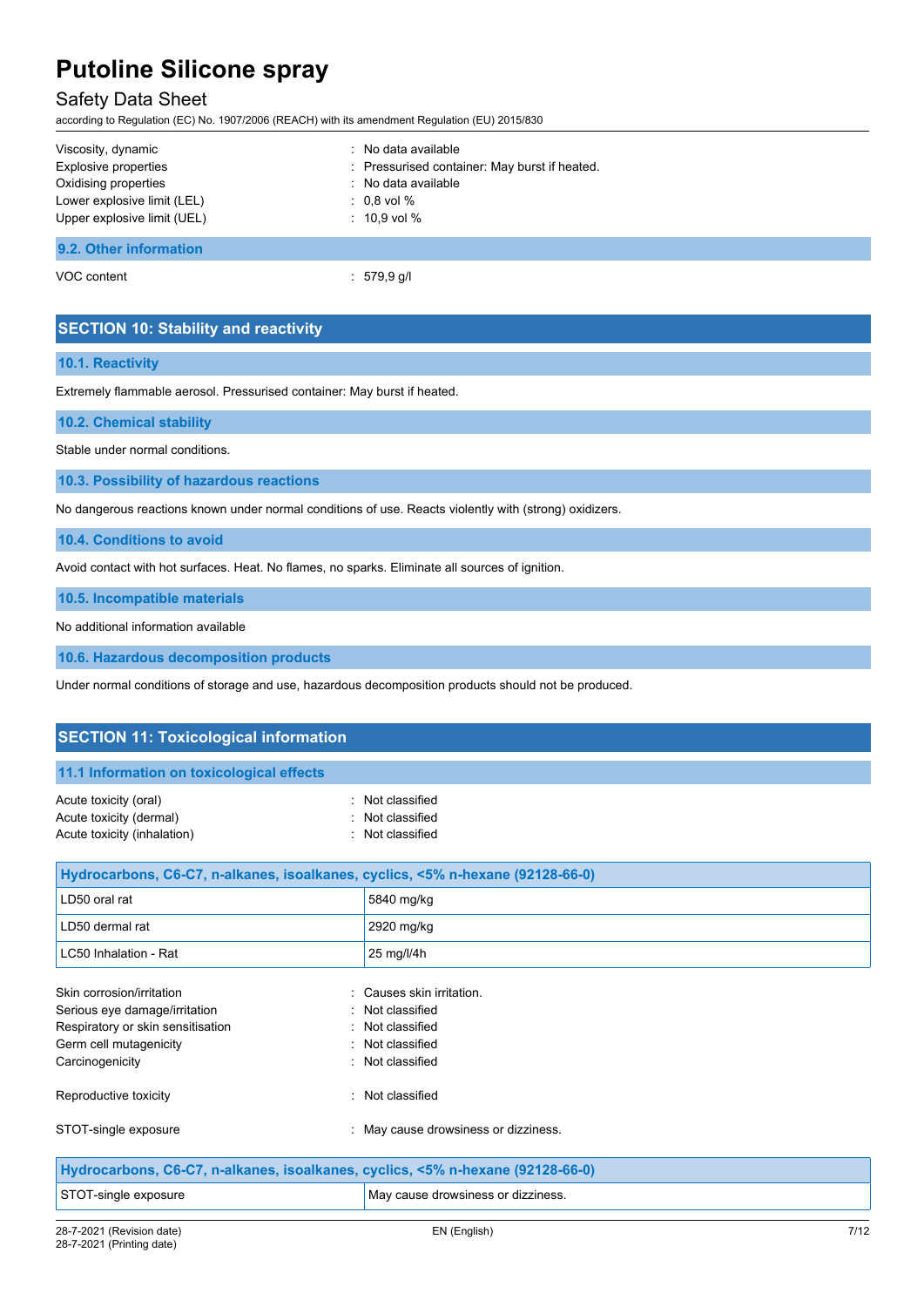# Safety Data Sheet

according to Regulation (EC) No. 1907/2006 (REACH) with its amendment Regulation (EU) 2015/830

| STOT-repeated exposure         | Not classified                                  |
|--------------------------------|-------------------------------------------------|
| Aspiration hazard              | : May be fatal if swallowed and enters airways. |
| <b>Putoline Silicone spray</b> |                                                 |
| Vaporizer                      | aerosol                                         |
| Viscosity, kinematic           | < 20,5 mm <sup>2</sup> /s (40 °C) - ASTM D7279  |

# **SECTION 12: Ecological information**

### **12.1. Toxicity**

| Ecology - general<br>Hazardous to the aquatic environment, short-term | : Toxic to aquatic life with long lasting effects.<br>: Not classified |
|-----------------------------------------------------------------------|------------------------------------------------------------------------|
| (acute)                                                               |                                                                        |
| Hazardous to the aquatic environment, long-term<br>(chronic)          | : Toxic to aquatic life with long lasting effects.                     |
| Not rapidly degradable                                                |                                                                        |

| Hydrocarbons, C6-C7, n-alkanes, isoalkanes, cyclics, <5% n-hexane (92128-66-0) |                                                          |  |
|--------------------------------------------------------------------------------|----------------------------------------------------------|--|
| LC50 - Fish [1]                                                                | 11,4 mg/l (Oncorhynchus mykiss, 96h) [OCDE 203]          |  |
| LC50 - Fish [2]                                                                | 2,04 mg/l (Oncorhynchus mykiss, 96h)                     |  |
| EC50 - Crustacea [1]                                                           | 3 mg/l (Daphnia magna, 48h) [OCDE 202]                   |  |
| EC50 - Crustacea [2]                                                           | mq/l (Daphnia magna, 48h) [OCDE 211]                     |  |
| ErC50 algae                                                                    | 10 mg/l (Pseudokirchnerella subcapitata, 72h) [OCDE 201] |  |
| ErC50 other aquatic plants                                                     | 3 mg/l (Algae, Pseudokirchnerella subcapitata, 72h)      |  |

### **12.2. Persistence and degradability**

| Hydrocarbons, C6-C7, n-alkanes, isoalkanes, cyclics, <5% n-hexane (92128-66-0)              |  |  |
|---------------------------------------------------------------------------------------------|--|--|
| Readily biodegradable, according to appropriate OECD test.<br>Persistence and degradability |  |  |
| 12.3. Bioaccumulative potential                                                             |  |  |
| Hydrocarbons, C6-C7, n-alkanes, isoalkanes, cyclics, <5% n-hexane (92128-66-0)              |  |  |

| Bioconcentration factor (BCF REACH)             | $\geq 500$                         |
|-------------------------------------------------|------------------------------------|
| Partition coefficient n-octanol/water (Log Kow) | $\geq 4$ Octanol/water coefficient |

**12.4. Mobility in soil**

No additional information available

**12.5. Results of PBT and vPvB assessment**

No additional information available

**12.6. Other adverse effects**

No additional information available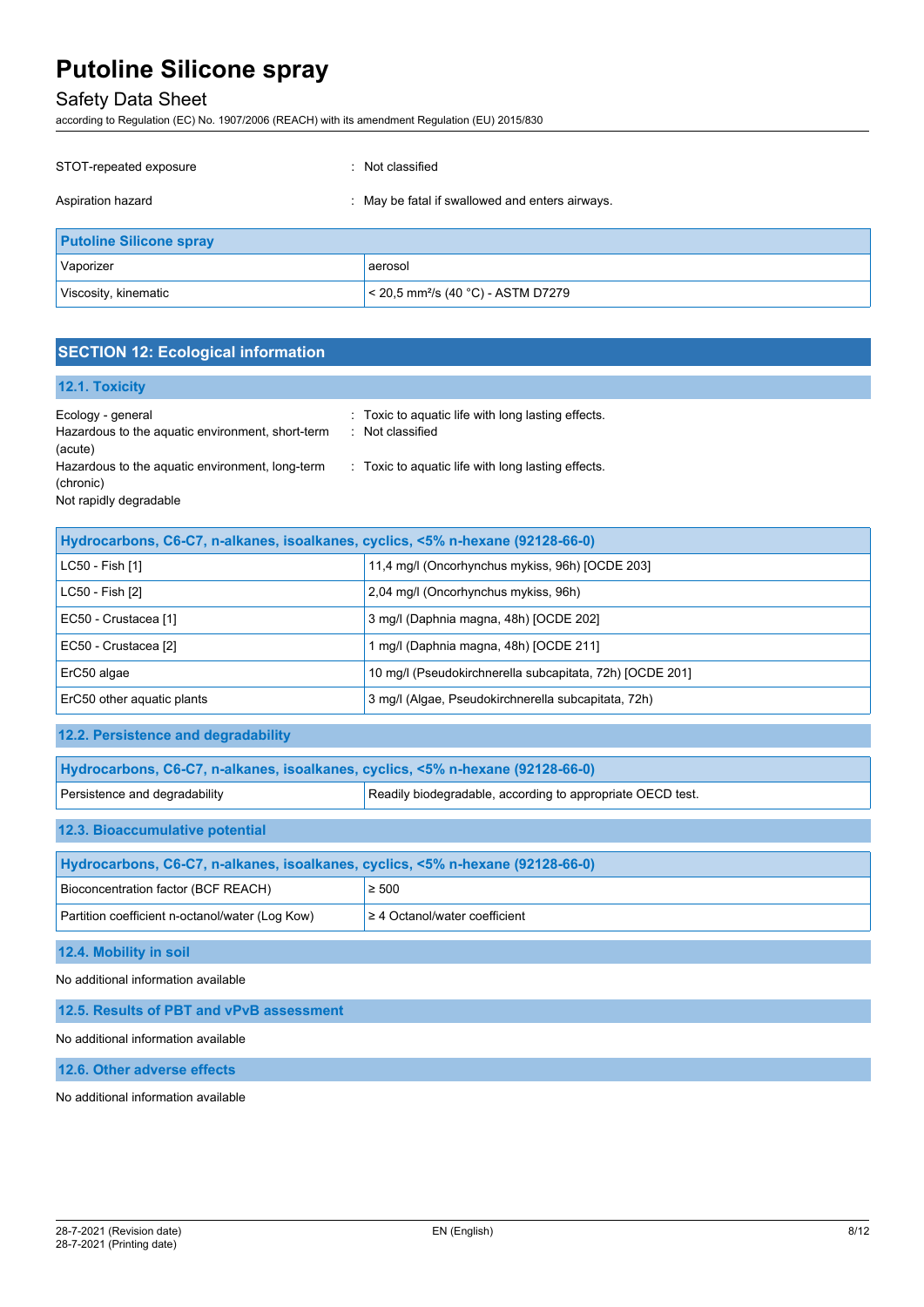# Safety Data Sheet

according to Regulation (EC) No. 1907/2006 (REACH) with its amendment Regulation (EU) 2015/830

| <b>SECTION 13: Disposal considerations</b>                                     |                                                                                                                                                                                                                                                                                                                                                                                                                                                                                                                                                                                                                                                                                                                                                                                                                                                                                                                                                                                                                                                                                                                                                                                                                                                                                                                                                                                                                                                                                                                                                     |
|--------------------------------------------------------------------------------|-----------------------------------------------------------------------------------------------------------------------------------------------------------------------------------------------------------------------------------------------------------------------------------------------------------------------------------------------------------------------------------------------------------------------------------------------------------------------------------------------------------------------------------------------------------------------------------------------------------------------------------------------------------------------------------------------------------------------------------------------------------------------------------------------------------------------------------------------------------------------------------------------------------------------------------------------------------------------------------------------------------------------------------------------------------------------------------------------------------------------------------------------------------------------------------------------------------------------------------------------------------------------------------------------------------------------------------------------------------------------------------------------------------------------------------------------------------------------------------------------------------------------------------------------------|
| 13.1. Waste treatment methods                                                  |                                                                                                                                                                                                                                                                                                                                                                                                                                                                                                                                                                                                                                                                                                                                                                                                                                                                                                                                                                                                                                                                                                                                                                                                                                                                                                                                                                                                                                                                                                                                                     |
| Waste treatment methods<br>European List of Waste (LoW) code<br><b>HP Code</b> | Dispose of contents/container in accordance with licensed collector's sorting instructions.<br>$: 200113$ - solvents<br>: HP3 - "Flammable."<br>— flammable liquid waste: liquid waste having a flash point below 60 °C or waste gas oil,<br>diesel and light heating oils having a flash point > 55 °C and $\leq$ 75 °C;<br>- flammable pyrophoric liquid and solid waste: solid or liquid waste which, even in small<br>quantities, is liable to ignite within five minutes after coming into contact with air;<br>- flammable solid waste: solid waste which is readily combustible or may cause or<br>contribute to fire through friction;<br>— flammable gaseous waste: gaseous waste which is flammable in air at 20 °C and a<br>standard pressure of 101.3 kPa;<br>— water reactive waste: waste which, in contact with water, emits flammable gases in<br>dangerous quantities;<br>— other flammable waste: flammable aerosols, flammable self-heating waste, flammable<br>organic peroxides and flammable self-reactive waste.<br>HP4 - "Irritant — skin irritation and eye damage:" waste which on application can cause skin<br>irritation or damage to the eye.<br>HP5 - "Specific Target Organ Toxicity (STOT)/Aspiration Toxicity:" waste which can cause<br>specific target organ toxicity either from a single or repeated exposure, or which cause<br>acute toxic effects following aspiration.<br>HP14 - "Ecotoxic:" waste which presents or may present immediate or delayed risks for one<br>or more sectors of the environment |

# **SECTION 14: Transport information**

| In accordance with ADR / IMDG / IATA / ADN / RID                   |                                                                                    |                                                                                    |                                                                      |                                                                      |
|--------------------------------------------------------------------|------------------------------------------------------------------------------------|------------------------------------------------------------------------------------|----------------------------------------------------------------------|----------------------------------------------------------------------|
| <b>ADR</b>                                                         | <b>IMDG</b>                                                                        | <b>IATA</b>                                                                        | <b>ADN</b>                                                           | <b>RID</b>                                                           |
| 14.1. UN number                                                    |                                                                                    |                                                                                    |                                                                      |                                                                      |
| <b>UN 1950</b>                                                     | <b>UN 1950</b>                                                                     | <b>UN 1950</b>                                                                     | <b>UN 1950</b>                                                       | <b>UN 1950</b>                                                       |
|                                                                    | 14.2. UN proper shipping name                                                      |                                                                                    |                                                                      |                                                                      |
| <b>AEROSOLS</b>                                                    | <b>AEROSOLS</b>                                                                    | Aerosols, flammable                                                                | <b>AEROSOLS</b>                                                      | <b>AEROSOLS</b>                                                      |
| <b>Transport document description</b>                              |                                                                                    |                                                                                    |                                                                      |                                                                      |
| UN 1950 AEROSOLS, 2.1,<br>(D), ENVIRONMENTALLY<br><b>HAZARDOUS</b> | UN 1950 AEROSOLS, 2.1,<br><b>MARINE</b><br>POLLUTANT/ENVIRONME<br>NTALLY HAZARDOUS | UN 1950 Aerosols,<br>flammable, 2.1,<br><b>ENVIRONMENTALLY</b><br><b>HAZARDOUS</b> | UN 1950 AEROSOLS, 2.1,<br><b>ENVIRONMENTALLY</b><br><b>HAZARDOUS</b> | UN 1950 AEROSOLS, 2.1,<br><b>ENVIRONMENTALLY</b><br><b>HAZARDOUS</b> |
| 14.3. Transport hazard class(es)                                   |                                                                                    |                                                                                    |                                                                      |                                                                      |
| 2.1                                                                | 2.1                                                                                | 2.1                                                                                | 2.1                                                                  | 2.1                                                                  |
|                                                                    |                                                                                    | Ľ                                                                                  |                                                                      |                                                                      |
| 14.4. Packing group                                                |                                                                                    |                                                                                    |                                                                      |                                                                      |
| Not applicable                                                     | Not applicable                                                                     | Not applicable                                                                     | Not applicable                                                       | Not applicable                                                       |
|                                                                    | <b>14.5. Environmental hazards</b>                                                 |                                                                                    |                                                                      |                                                                      |
| Dangerous for the<br>environment: Yes                              | Dangerous for the<br>environment: Yes<br>Marine pollutant: Yes                     | Dangerous for the<br>environment: Yes                                              | Dangerous for the<br>environment: Yes                                | Dangerous for the<br>environment: Yes                                |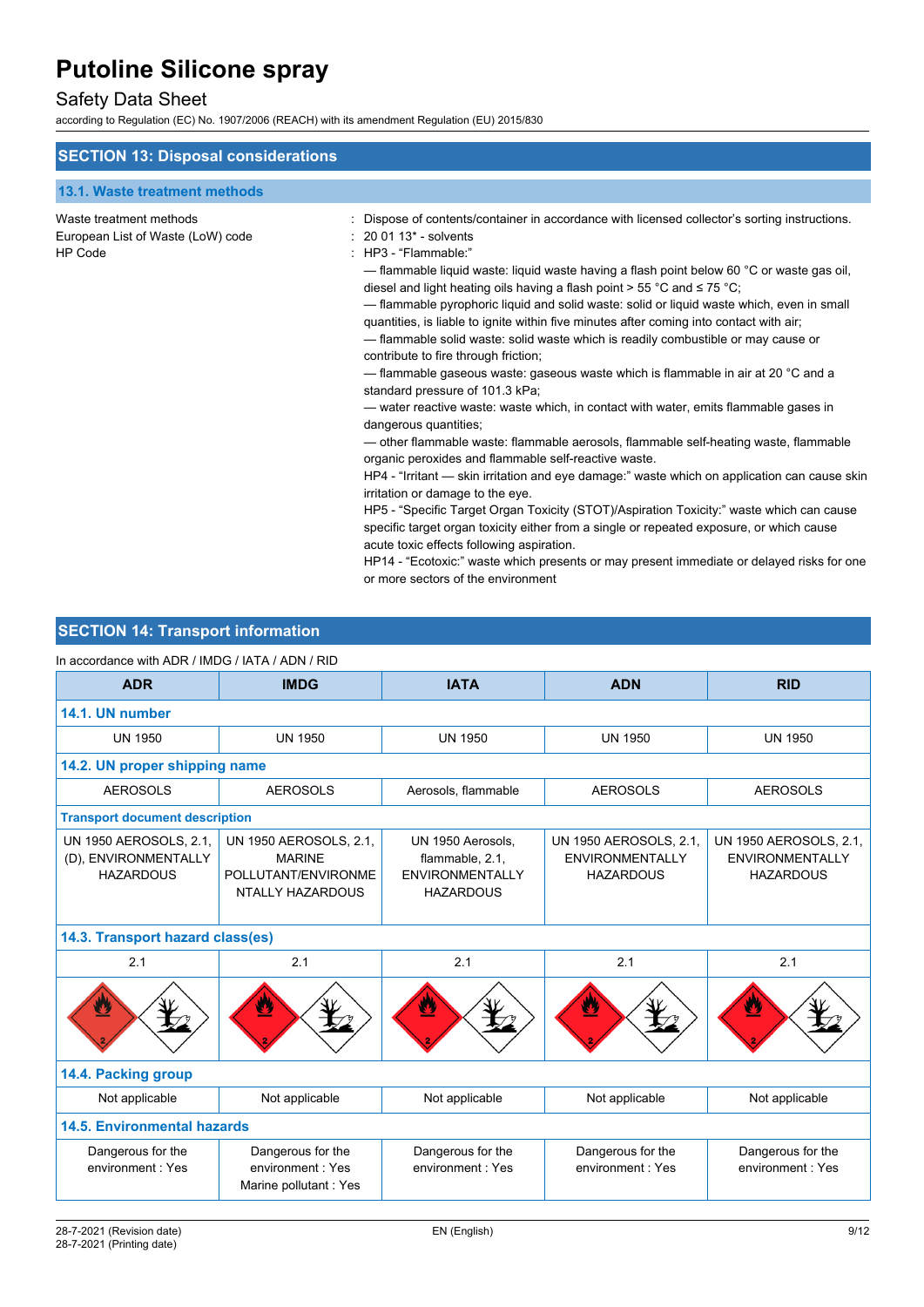# Safety Data Sheet

according to Regulation (EC) No. 1907/2006 (REACH) with its amendment Regulation (EU) 2015/830

### No supplementary information available

### **14.6. Special precautions for user**

| <b>Overland transport</b>                                        |                             |                                    |
|------------------------------------------------------------------|-----------------------------|------------------------------------|
| Classification code (ADR)                                        |                             | : 5F                               |
| Special provisions (ADR)                                         |                             | 190, 327, 344, 625                 |
| Limited quantities (ADR)                                         | $\mathcal{L}_{\mathcal{A}}$ | 11                                 |
| Excepted quantities (ADR)                                        |                             | $\pm 50$                           |
| Packing instructions (ADR)                                       |                             | : P207                             |
| Special packing provisions (ADR)                                 |                             | : PP87, RR6, L2                    |
| Mixed packing provisions (ADR)                                   |                             | :MP9                               |
| Transport category (ADR)                                         |                             | 2                                  |
| Special provisions for carriage - Packages (ADR)                 |                             | : V14                              |
| Special provisions for carriage - Loading, unloading : CV9, CV12 |                             |                                    |
| and handling (ADR)                                               |                             |                                    |
| Special provisions for carriage - Operation (ADR)                |                             | : S2                               |
| Tunnel restriction code (ADR)                                    | ÷.                          | D                                  |
| <b>Transport by sea</b>                                          |                             |                                    |
| Special provisions (IMDG)                                        |                             | : 63, 190, 277, 327, 344, 381, 959 |
| Packing instructions (IMDG)                                      |                             | $:$ P207, LP200                    |
| Special packing provisions (IMDG)                                |                             | $:$ PP87, L2                       |
| EmS-No. (Fire)                                                   |                             | $\cdot$ F-D                        |
| EmS-No. (Spillage)                                               |                             | ∴ S-U                              |
| Stowage category (IMDG)                                          |                             | $:$ None                           |
| Stowage and handling (IMDG)                                      |                             | : SW1, SW22                        |
| Segregation (IMDG)                                               |                             | : SG69                             |
| Air transport                                                    |                             |                                    |
| PCA Excepted quantities (IATA)                                   |                             | $\therefore$ EO                    |
| PCA Limited quantities (IATA)                                    |                             | $:$ Y203                           |
| PCA limited quantity max net quantity (IATA)                     |                             | 30kgG                              |
| PCA packing instructions (IATA)                                  |                             | : 203                              |
| PCA max net quantity (IATA)                                      |                             | $: 75$ kg                          |
| CAO packing instructions (IATA)                                  |                             | : 203                              |
| CAO max net quantity (IATA)                                      |                             | : 150kg                            |
| Special provisions (IATA)                                        |                             | $:$ A145, A167, A802               |
| ERG code (IATA)                                                  |                             | 10 <sub>L</sub>                    |
| Inland waterway transport                                        |                             |                                    |
| Classification code (ADN)                                        |                             | : 5F                               |
| Special provisions (ADN)                                         |                             | : 190, 327, 344, 625               |
| Limited quantities (ADN)                                         |                             | : 1L                               |
| Excepted quantities (ADN)                                        |                             | $\pm 50$                           |
| Equipment required (ADN)                                         |                             | $:$ PP, EX, A                      |
| Ventilation (ADN)                                                |                             | : VE01, VE04                       |
| Number of blue cones/lights (ADN)                                |                             | 1                                  |
|                                                                  |                             |                                    |
| Rail transport                                                   |                             |                                    |
| Classification code (RID)                                        |                             | 5F                                 |
| Special provisions (RID)                                         |                             | 190, 327, 344, 625                 |
| Limited quantities (RID)                                         |                             | : 1L                               |
| Excepted quantities (RID)                                        |                             | $\therefore$ EO                    |
| Packing instructions (RID)                                       |                             | : P207, LP200                      |
| Special packing provisions (RID)                                 |                             | : PP87, RR6, L2                    |
| Mixed packing provisions (RID)                                   |                             | MP9                                |
| Transport category (RID)                                         |                             | 2                                  |
| Special provisions for carriage - Packages (RID)                 |                             | W14                                |
| Special provisions for carriage - Loading, unloading             |                             | : CW9, CW12                        |
| and handling (RID)                                               |                             |                                    |
| Colis express (express parcels) (RID)                            |                             | CE <sub>2</sub>                    |
| Hazard identification number (RID)                               |                             | 23                                 |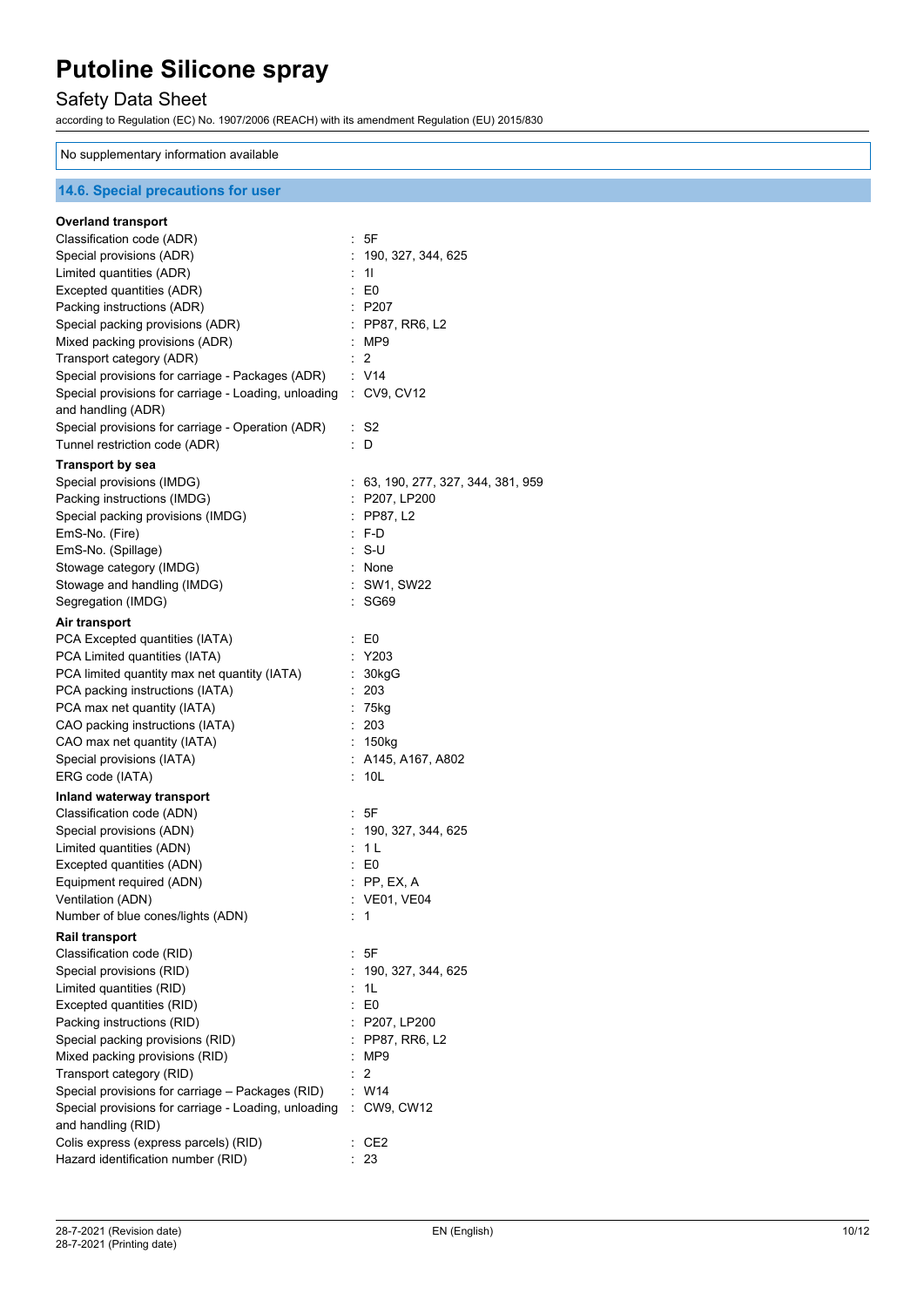### Safety Data Sheet

according to Regulation (EC) No. 1907/2006 (REACH) with its amendment Regulation (EU) 2015/830

#### **14.7. Transport in bulk according to Annex II of Marpol and the IBC Code**

#### Not applicable

#### **SECTION 15: Regulatory information**

**15.1. Safety, health and environmental regulations/legislation specific for the substance or mixture**

#### **15.1.1. EU-Regulations**

Contains no REACH substances with Annex XVII restrictions

Contains no substance on the REACH candidate list

Contains no REACH Annex XIV substances

Contains no substance subject to Regulation (EU) No 649/2012 of the European Parliament and of the Council of 4 July 2012 concerning the export and import of hazardous chemicals.

Contains no substance subject to Regulation (EU) No 2019/1021 of the European Parliament and of the Council of 20 June 2019 on persistent organic pollutants

| VOC content               | $: 579.9$ q/l               |
|---------------------------|-----------------------------|
| Child-resistant fastening | $\therefore$ Not applicable |
| Tactile warning           | $:$ Not applicable          |

#### **Directive 2012/18/EU (SEVESO III)**

| Seveso III Part I (Categories of dangerous substances)                                                                                               | <b>Qualifying quantity (tonnes)</b> |            |
|------------------------------------------------------------------------------------------------------------------------------------------------------|-------------------------------------|------------|
|                                                                                                                                                      | <b>Lower-tier</b>                   | Upper-tier |
| <b>P3a FLAMMABLE AEROSOLS</b><br>'Flammable' aerosols Category 1 or 2, containing flammable gases Category 1 or 2 or<br>flammable liquids Category 1 | 150                                 | 500        |
| E2 Hazardous to the Aquatic Environment in Category Chronic 2                                                                                        | 200                                 | 500        |

#### **15.1.2. National regulations**

No additional information available

### **15.2. Chemical safety assessment**

No chemical safety assessment has been carried out

### **SECTION 16: Other information**

| Abbreviations and acronyms: |                                                                                                 |
|-----------------------------|-------------------------------------------------------------------------------------------------|
| <b>ADN</b>                  | European Agreement concerning the International Carriage of Dangerous Goods by Inland Waterways |
| <b>ADR</b>                  | European Agreement concerning the International Carriage of Dangerous Goods by Road             |
| <b>ATE</b>                  | <b>Acute Toxicity Estimate</b>                                                                  |
| <b>BCF</b>                  | Bioconcentration factor                                                                         |
| <b>CLP</b>                  | Classification Labelling Packaging Regulation; Regulation (EC) No 1272/2008                     |
| <b>DMEL</b>                 | Derived Minimal Effect level                                                                    |
| <b>DNEL</b>                 | Derived-No Effect Level                                                                         |
| <b>EC50</b>                 | Median effective concentration                                                                  |
| <b>IARC</b>                 | International Agency for Research on Cancer                                                     |
| <b>IATA</b>                 | International Air Transport Association                                                         |
| <b>IMDG</b>                 | International Maritime Dangerous Goods                                                          |
| <b>LC50</b>                 | Median lethal concentration                                                                     |